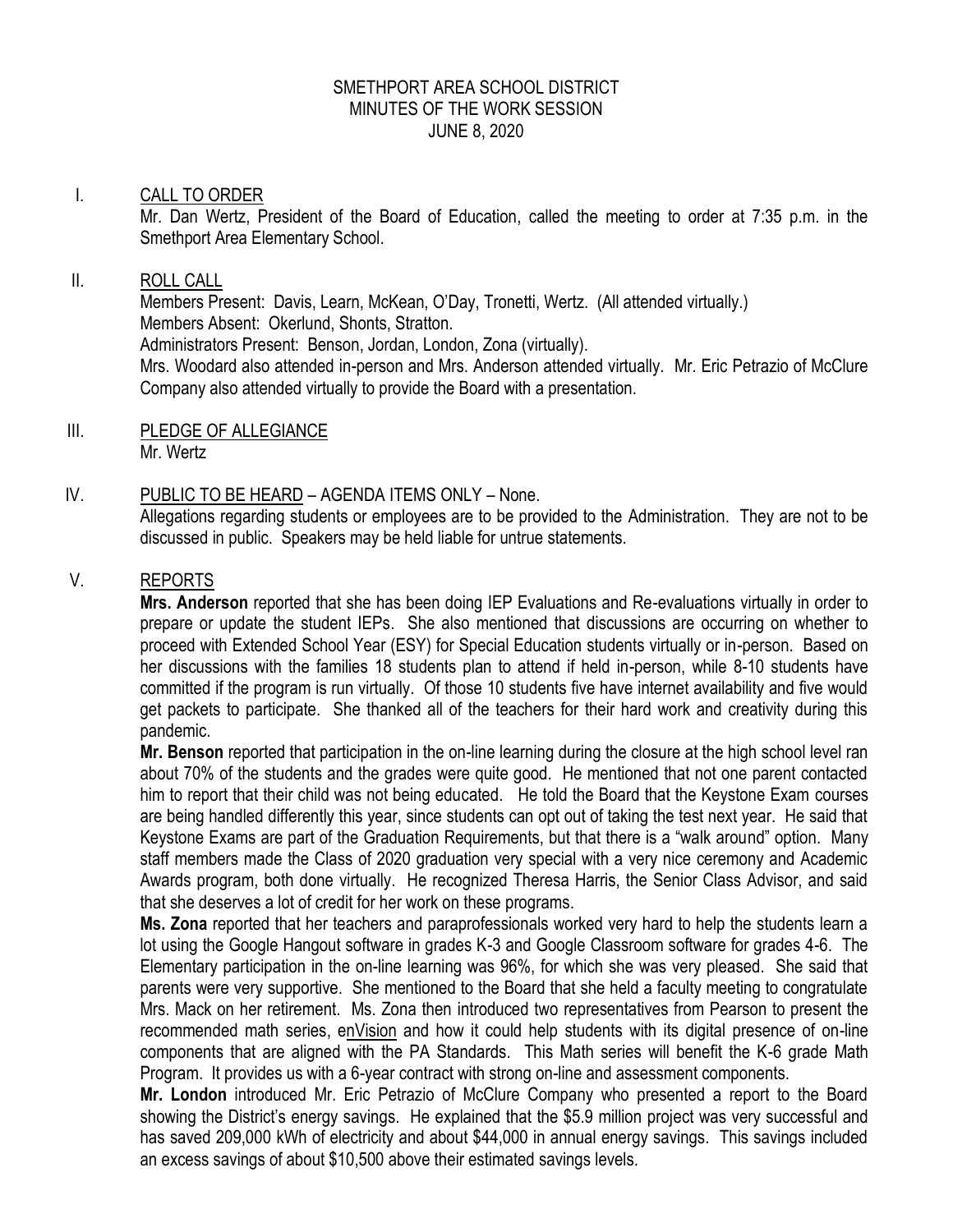Minutes of the Work Session June 8, 2020 Page 2

> **Mr. London** applauded the District staff for a wonderful Graduation ceremony that could not have been any better than it was. He thanked Mr. Benson and his team for their hard work to make this very personalized and something not expected by the students or parents of the graduates. Mr. London recognized several members of this team including: Mr. Benson, Mrs. Harris, Mr. Locke, Ms. Housler, Mr. Davis and his wife, Mrs. Walker, Mrs. Colley, Mrs. Cox, Mr. Rounsville and his staff. It was a great effort by all. Each graduate received a gift bag, a zip drive of the virtual ceremony, and a picture of themselves in their cap and gown in front of the High School.

- VI. COMMUNICATIONS None.
- VII. OLD BUSINESS None.
- VIII. NEW BUSINESS The following items were discussed:
	- 1. To consider allowing administration to appoint personnel required for the beginning of the school year pending subsequent Board approval.
	- 2. To consider authorizing administration to process a July Bill List and to pay the bills that come due between scheduled summer Board meetings with subsequent Board approval in August.
	- 3. To consider allowing administration to complete the necessary budget transfers for the 2019-20 fiscal year as needed.
	- 4. To consider approving the roof "warranty" replacement by Tremco, at no cost to the district.
	- 5. To consider resolutions on Per Capita Tax, Wage Tax, and Realty Transfer Tax rates.
	- 6. To consider the Real Estate Tax rate at 19.27 mills for the Smethport Area School District for the 2020-21 school year (Current rate is 19.27 mills – No Increase.)
	- 7. To consider adopting the Smethport Area School District General Fund Budget for the 2020-21 fiscal year.
	- 8. To consider adopting a resolution implementing the Homestead/Farmstead Exclusion for 2020.
	- 9. To consider approving the Cafeteria Budget for the 2020-21 fiscal year.
	- 10. To consider the Cafeteria prices for the 2020-21 fiscal year. No changes are being recommended.
	- 11. To consider approving the following supplemental position(s) for the 2020-21 school year: *The following stipulations shall apply to all supplemental positions and hires for the summer of 2020 and the 2020-2021 School Year. If the temporary work position, extra hours, season or activity is not completed, these positions will be paid on a pro-rated basis from the first date of student-involved activities/work until the end of the activity/work. SASD will consider any future guidance on supplemental pay that clarifies an appropriate direction related to paying supplemental positions for activities not completed.*

- 12. To consider approving a School Solicitor for the 2020-21 fiscal year.
- 13. To consider a donation to the Smethport Fire Department in the amount of \$200.
- 14. To consider a contract with UPMC Cole for Athletic Training Services for 2020-21 school year.
- 15. To consider resolutions to use some of the District's Designated Fund Balances to fund the 2020-21 General Fund Budget.
- 16. To consider approval of the Act 93 Agreement for July 1, 2020 to June 30, .
- 17. To consider approval of a Resolution Regarding Compensation of Business Manager, Technology System Specialist, and Central Office Staff.